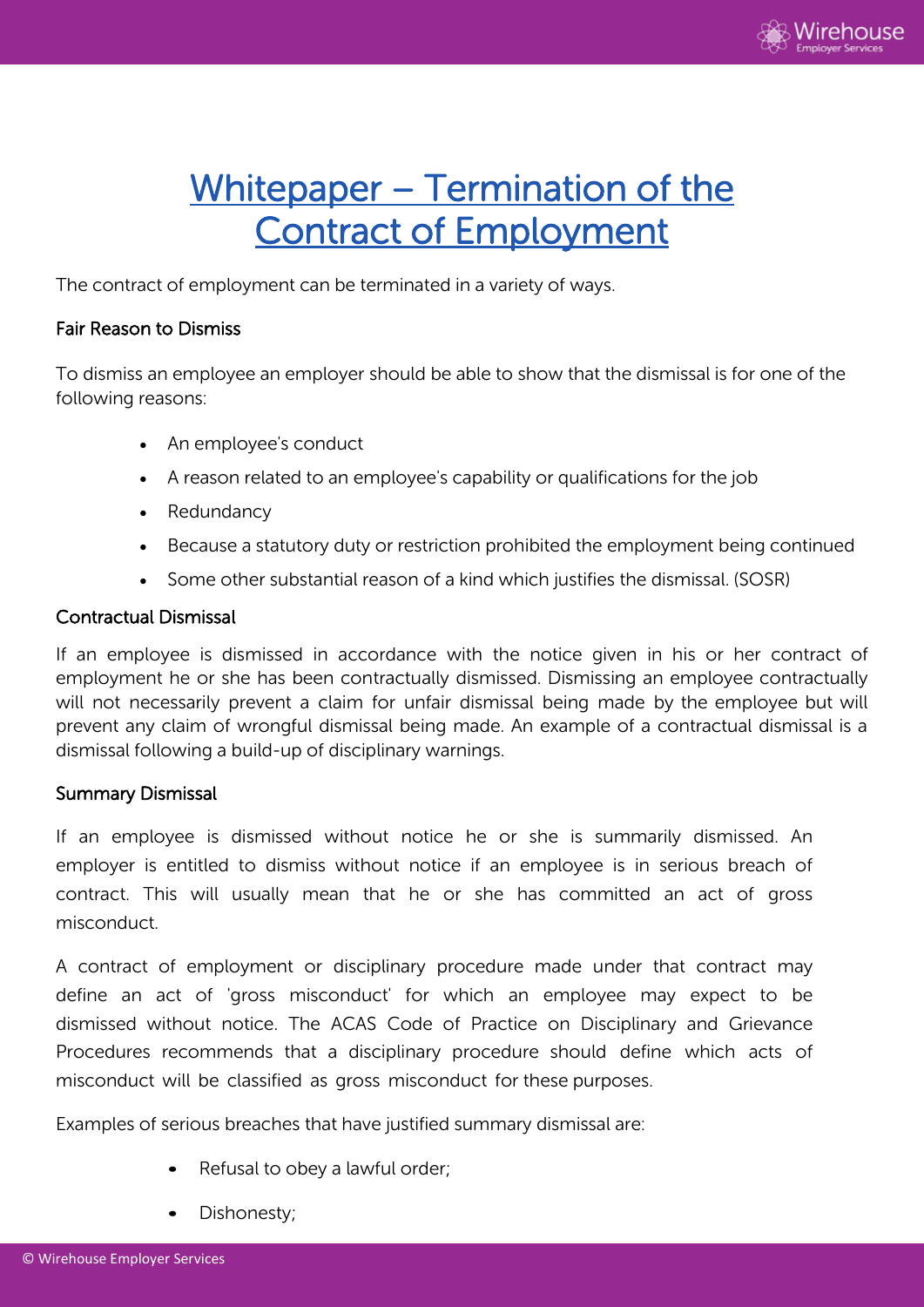

- Prolonged unauthorised absence;
- Disclosing confidential information;
- Gross negligence; and
- Drunkenness at work.

If an employee has been summarily dismissed it will be possible for the employee to bring an action for wrongful and unfair dismissal.

# Expiry of a Fixed-Term Contract

A contract that has been entered into by the parties for a fixed period will terminate automatically at the end of that term. At common law, expiry of a fixed-term contract does not constitute dismissal. However, the Employment Rights Act 1996 provides that expiry of a fixed-term contract will constitute a dismissal for the purposes of a claim for redundancy, or for unfair dismissal.

#### Frustration

A contract is "frustrated" on the happening of an event that makes performance of the contract impossible or significantly different from that which had been intended by the parties. Frustration most commonly occurs in situations where the employee is imprisoned. If a contract is frustrated there will generally be no dismissal and therefore no claim for unfair dismissal can be made. Such cases are rare and consideration should be given to the length of time the employee will not be capable of performing the contract.

# **Resignation**

An employee may resign at any time by giving proper notice in terms of the contract of employment.

After a lawful resignation has been given it cannot be withdrawn unless done so with the employer's express permission or where the resignation came in the heat of the moment and was retracted quickly. There may be circumstances where an employer may not wish to allow a retraction, however they may be best placed to allow it to avoid a potential claim.

There can be difficulties in knowing whether the words or actions of the employee constitute a resignation. The normal approach of courts and tribunals will be to judge how a reasonable employer, in the particular circumstances, would interpret the actions or words of the employee.

An invitation by an employer to the employee to "resign or be dismissed", is likely to amount to a dismissal. However, this should be distinguished from advance warning that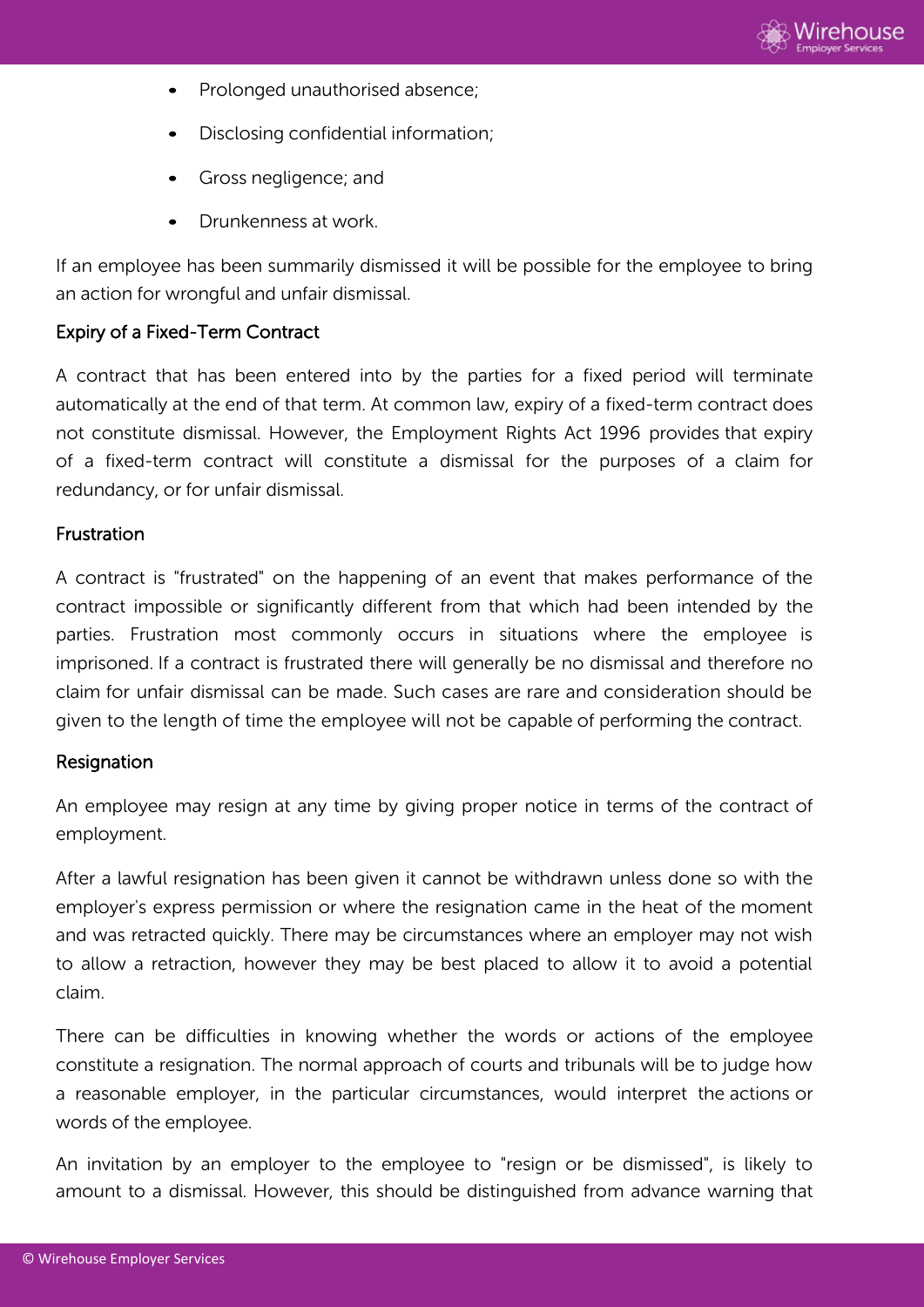

a dismissal may occur at some time in the future. The dismissal will not take place until the future event has occurred e.g. if an employer tells its employees that their place of business will be closing in six months' time. Accordingly, if an employee resigns following advance notification of dismissal and claims that he or she has been dismissed and in turn claims a redundancy payment, his or her claim will be likely to fail. Advance notification is not enough to constitute a dismissal.

### Constructive Dismissal/ Repudiation of Contract

An employee is dismissed by his or her employer if the employee terminates the contract in circumstances in which he or she is entitled to terminate it without notice by reason of the employer's conduct. Accordingly, if an employee resigns in response to a serious breach or repudiation of the contract by the employer, the employee may argue that he or she has been dismissed for the purposes of bringing a claim both for breach of contract and for unfair dismissal.

The following are examples of conduct by the employer that have been considered sufficiently serious to constitute a repudiation entitling the employee to resign and claim unfair dismissal and or/breach of contract:

- Failure to pay wages;
- Unilateral alteration of the employee's job content or status;
- Unilateral variation in contract terms:
- Harassment;
- Humiliating employees in front of others;
- Unwarranted demotion or disciplinary sanctions; and
- Falsely accusing an employee of misconduct/incapability.

To succeed in bringing a claim for constructive unfair dismissal arising out of a repudiatory breach by the employer, an employee must satisfy certain criteria.

As a general rule, an employee must have been employed for at least two years before they can claim unfair constructive dismissal and must show (a) that the employer has committed a fundamental breach of contract or shows an intention no longer to be bound by it; (b) that this was the reason he or she left; (c) that he or she did not act too hastily; and (d) that he or she did not delay too long.

An employee can also claim constructive dismissal in response to an action taken by the employer that is the "final straw" in a series of acts, even if the final act is not unreasonable when viewed in isolation.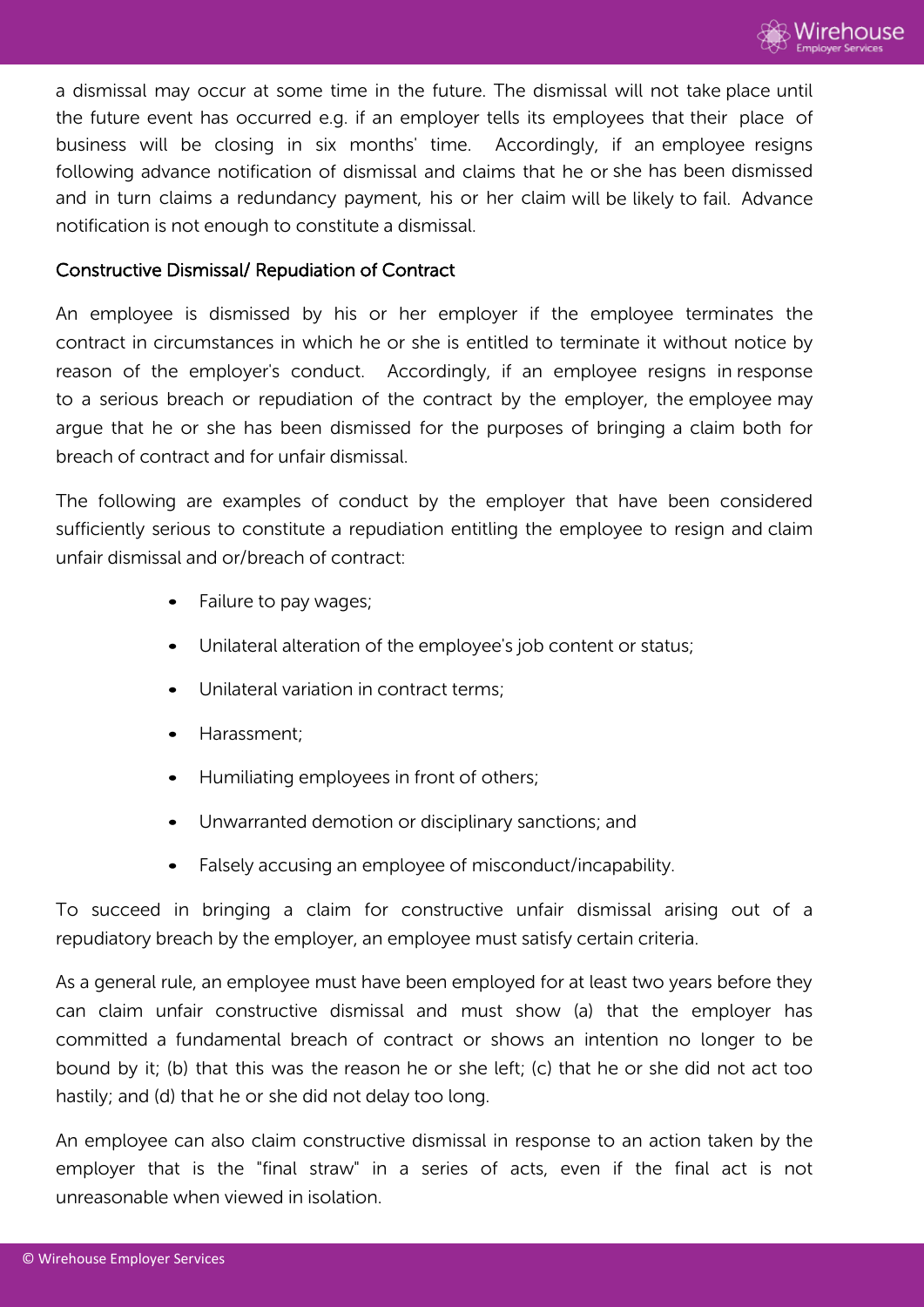

#### Notice Periods

When a contract of employment is terminated by dismissal or resignation the employer or employee must usually serve notice on the other party.

Normally, the correct period of notice will be that stated in the contract of employment. If there is no written contract or the contract makes no mention of notice, there is an implied term that the contract may be terminated with reasonable notice.

Reasonable notice will vary according to the seniority of the individual employee and the nature of his or her employment. Senior managers or executive directors will normally be able to argue they are impliedly entitled to notice of anything between three and twelve months.

Any contractual notice provision, whether expressly stated in the contract of employment or implied as reasonable notice, cannot, however, be less than the statutory entitlement to minimum notice. By statute, an employee is entitled to a minimum of one week's notice once he or she has been employed for one month. Thereafter the entitlement is as follows:

- $\bullet$  1 month's service but less than 2 years' service  $-1$  week.
- 2 years' service or more 1 week for each completed year of service to a maximum of 12 weeks after 12 years' service.

If the employee is serving notice on the employer, once he or she has been employed for one month, he or she must not give the employer less than one week's notice of termination.

Notice may be given orally or in writing but employers should ensure that notice is given in writing; this should avoid any disputes regarding whether notice has been given and if so on what date the notice has been given.

#### Pay in Lieu of Notice

An express term should be in the contract permitting payment in lieu of notice. Employers will often decide to pay in lieu of notice i.e. to dismiss an employee and pay him or her for the period of notice but require that the employee should cease work immediately and not work out the notice period.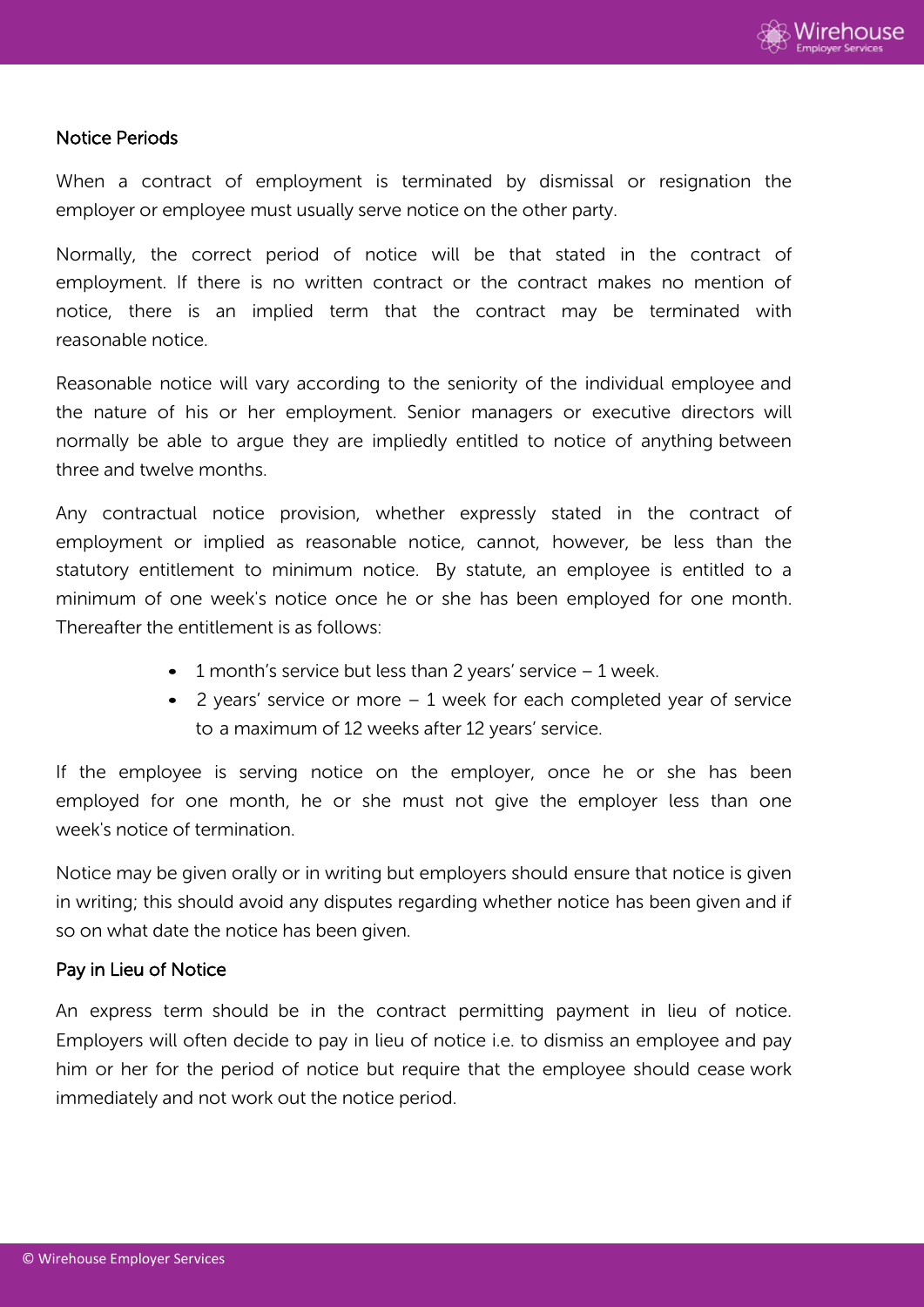

#### Garden Leave

Garden leave is where an employee who has resigned or been dismissed is required to serve out their notice period at home, rather than reporting for work. There should be a specific clause in the employees contract to allow an employer to place the employee on garden leave. For the duration of the garden leave, the employee must remain available to work for the employer during normal working hours, they should not start alternative employment. They continue to receive their usual salary and benefits.

#### Date of Termination

The date of termination of the contract of employment is important in relation contractual and statutory purposes.

In relation to contractual rights, the date of termination is the date on which the contract comes to an end. If termination is with notice, the termination date falls on the expiry of the notice period. If no notice is served the termination date will be the date on which the employee ceases to work (in the case of resignation) or the date on which the employee is summarily dismissed (in the case of a summary dismissal).

The effective date of termination for the purposes of bringing a statutory unfair dismissal claim is more complicated. Usually the effective date of termination will be the date on which the employee ceases work. Where the contract is terminated without the employee working out his or her notice, the effective date of termination is the date on which the termination takes effect. If, therefore, an employer makes a payment of wages in lieu of notice, the effective date of termination is not postponed. However, if the employee is placed on garden leave, the effective date of termination will be the date on which the notice expires rather than the date on which the employee ceases working.

If an employer gives less than the statutory minimum notice required, the effective date of termination is treated as postponed for the purpose of deciding whether or not an employee has sufficient continuity of service to bring an unfair dismissal claim. The date is postponed to the date on which the statutory minimum period of notice would have expired.

The effective date of termination is not postponed where an employee is summarily dismissed in circumstances where the employer is entitled to dismiss that employee for gross misconduct.